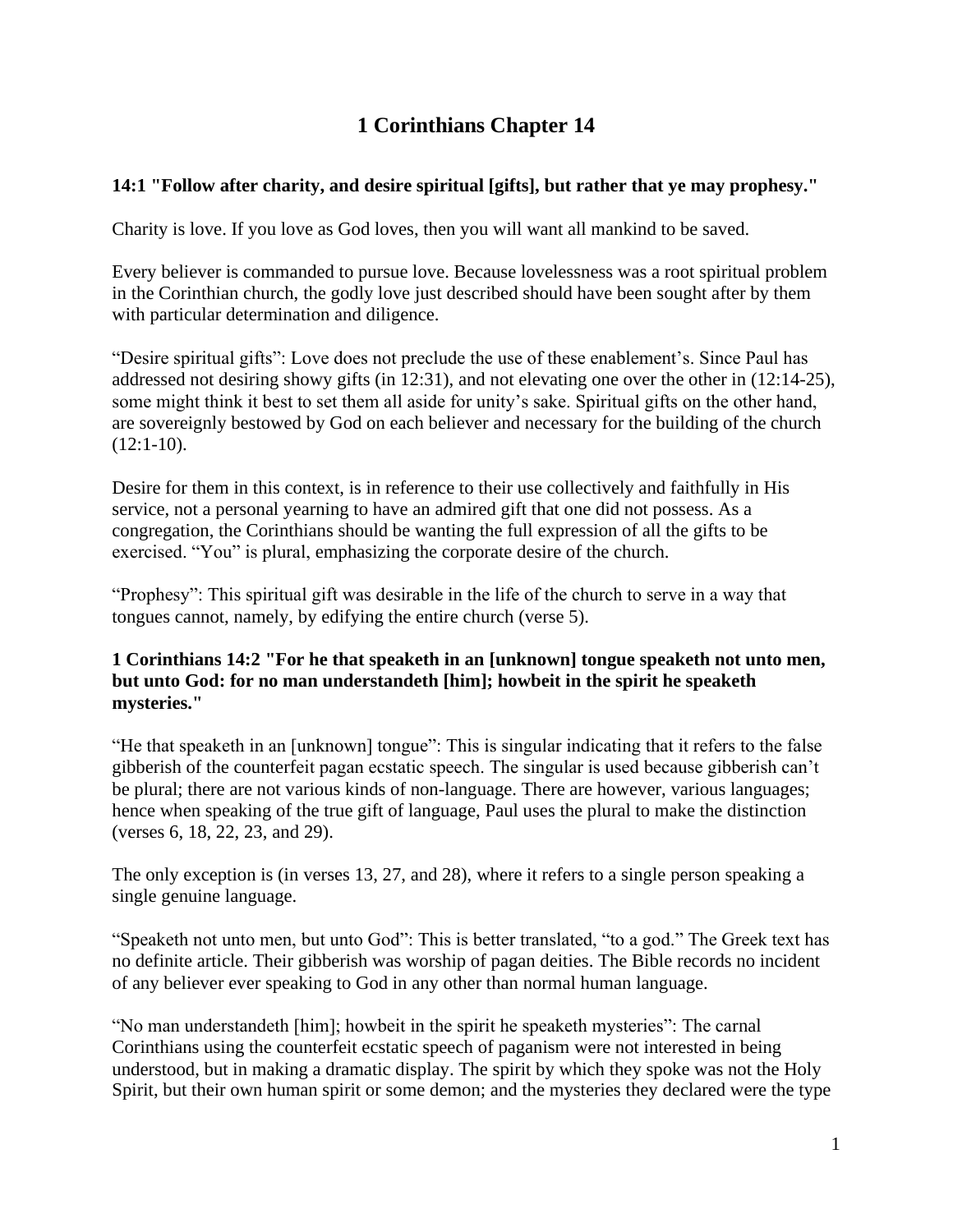associated with the pagan mystery religions, which was espoused to be the depths that only the initiated few were privileged to know and understand.

Those mysteries were totally unlike the ones mentioned in Scripture (i.e. Matt. 13:11 and Eph. 3:9), which are divine revelations of truths previously hidden.

#### **1 Corinthians 14:3 "But he that prophesieth speaketh unto men [to] edification, and exhortation, and comfort."**

"Prophesying" in this sense: to predict, to speak as a prophet, to reveal a divine message. "Edification" The condition of being informed spiritually. "Exhortation" the act of persuading (or attempting to persuade); communication intended to induce belief or action. We see then, that preaching should not just win people to the Lord, but should build them up after they are saved. It should comfort and console them as well. The gospel message is good news.

"Prophesieth": In dramatic contrast to the bedlam of counterfeit tongues was the gift of genuine prophecy or preaching of the truth. It produced the building up in truth, the encouragement to obedience, and the comfort in trouble that God desired for His church. Spiritual gifts are always for the benefit of others, never self.

## **1 Corinthians 14:4 "He that speaketh in an [unknown] tongue edifieth himself; but he that prophesieth edifieth the church."**

"Unknown": Again, as (in verse 2), Paul uses the singular to refer to the pagan counterfeit gibberish and sarcastically marks its selfishness as some kind of self-edification. This illicit building up of self comes from pride induced emotion which only produces more pride.

When a person speaks in tongues, it builds the person up who is speaking. Preaching builds up the entire congregation. It continues to say unknown, because it is saying that the tongue is unknown to all in hearing distance.

## **1 Corinthians 14:5 "I would that ye all spake with tongues, but rather that ye prophesied: for greater [is] he that prophesieth than he that speaketh with tongues, except he interpret, that the church may receive edifying."**

"All spake with tongues … ye prophesied": Here the plural "tongues", appears as Paul was referring to the real gift of languages. Obviously, this was not Paul's true desire, even for the true gift, since the very idea was impossible and contrary to God's sovereign distribution of gifts.

He was simply suggesting hypothetically that, if they insisted on clamoring after gifts they did not possess, they at least should seek the one that was more enduring and more valuable for the church. The only purpose tongues renders to the church is when it is interpreted (the normal Greek word for translation).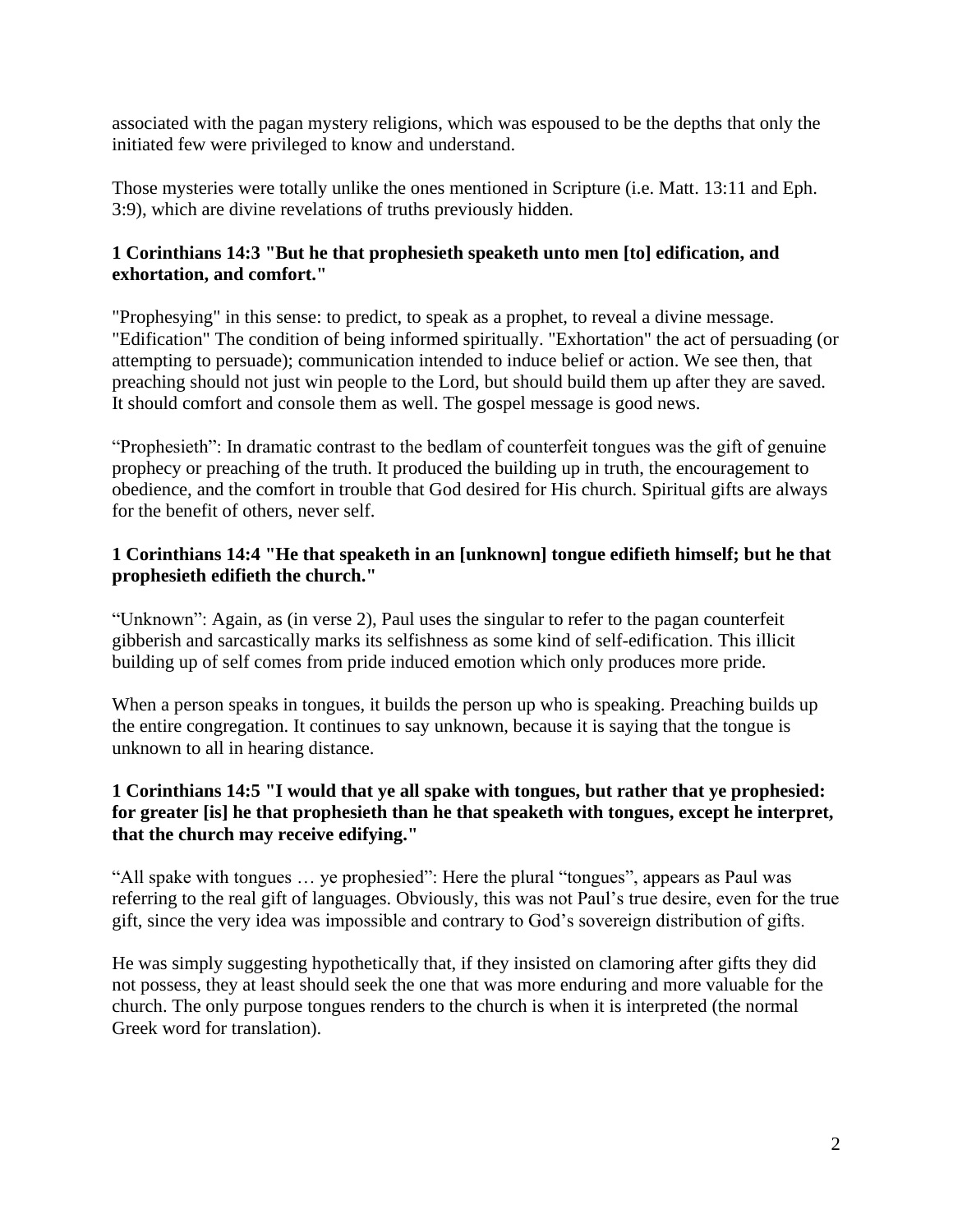Wherever God gave the gift of languages, He also gave the gift for translation, so that the sign would also be edifying. Never was the gift to be used without such translation (verse 28), so that the church would always be edified.

Paul is not telling them not to speak in tongues. In fact, he says, I wish you all had the evidence that the Holy Spirit had filled you with spiritual gifts. When the person speaking is moved upon by the Spirit of God and brings the message in tongues to the body of Christ, there should always be an interpreter to tell the congregation exactly what the message is from God. Then the church is built up, when it knows the message is from God to them.

## **1 Corinthians 14:6 "Now, brethren, if I come unto you speaking with tongues, what shall I profit you, except I shall speak to you either by revelation, or by knowledge, or by prophesying, or by doctrine?"**

Paul is saying here, that he will not speak to them in tongues, because they would not benefit from it. He will preach by revelation knowledge from God. He also speaks to them of the things he has learned. Preaching comes in several different forms; I personally believe the most effective sermons are when the speaker is overwhelmed by the Spirit of God, and God speaks through the preacher.

Even an apostle who spoke in tongues did not spiritually benefit a congregation unless, through interpretation, his utterance was clarified so that the revelation and knowledge could be understandably preached and taught. Any private use of this gift is excluded for several reasons:

- (1) It is a sign to unbelievers (verse 22);
- (2) It must have a translator to have any meaning, even to the speaker (verse 2); and
- (3) It must edify the church (verse 6).

In verses 7-9, Paul illustrates his previous point about the uselessness of even the true gift apart from translation for the church to understand. If even inanimate musical instruments are expected to make sensible sounds, how much more should human speech make sense, especially when it deals with the things of God?

#### **1 Corinthians 14:7 "And even things without life giving sound, whether pipe or harp, except they give a distinction in the sounds, how shall it be known what is piped or harped?"**

If an instrument of music is out of tune, it would be impossible to bless anyone with the sounds it produced.

#### **1 Corinthians 14:8 "For if the trumpet give an uncertain sound, who shall prepare himself to the battle?"**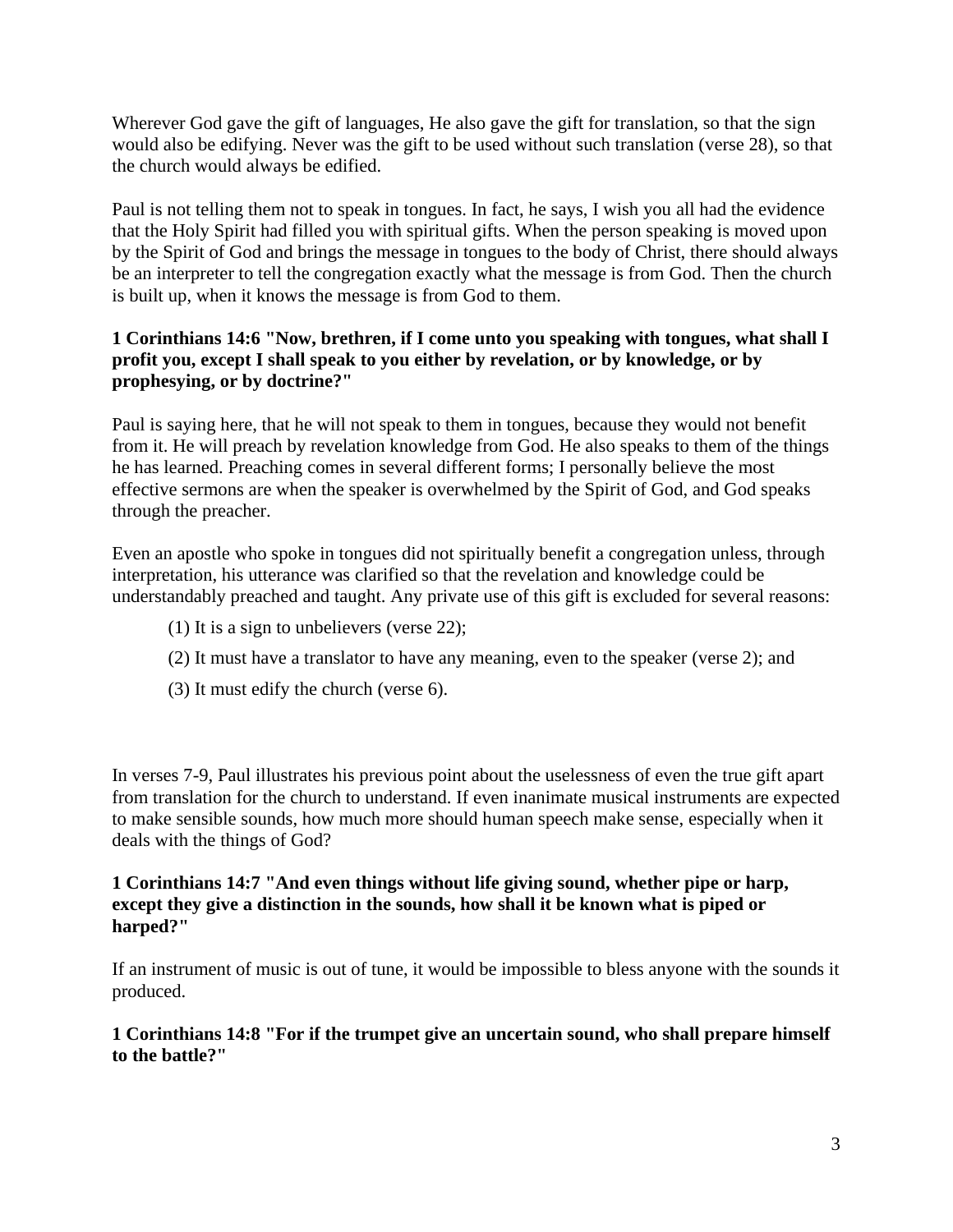The trumpet was used to call the people to battle when it was played a certain way. You would not know what to do, if a recognizable sound did not come from the instrument. This same trumpet was used to call the people to worship. The trumpet was silver (redemption), that was used for the gathering of the people. This is the same trumpet (silver), that will be blown to redeem the Christians from the earth. We will know the sound well and go to meet the Lord in the air.

#### **1 Corinthians 14:9 "So likewise ye, except ye utter by the tongue words easy to be understood, how shall it be known what is spoken? For ye shall speak into the air."**

To speak in tongues and no one interpret would be of no use to the winning of souls at all. Speaking in tongues in public should never be done without an interpreter.

#### **1 Corinthians 14:10-11 "There are, it may be, so many kinds of voices in the world, and none of them [is] without signification." "Therefore if I know not the meaning of the voice, I shall be unto him that speaketh a barbarian, and he that speaketh [shall be] a barbarian unto me."**

Paul simply points up the obvious: the purpose of every language is to communicate, not to impress and certainly not to confuse, as the Corinthians had been doing with their counterfeits. That was clearly the point in the first instance of tongues: Each heard the apostles speak in his own language (Acts 2:6).

This section makes an undeniable case for the fact that the true gift of tongues was never some unintelligible gibberish, but was human language that was to be translated.

#### **1 Corinthians 14:12 "Even so ye, forasmuch as ye are zealous of spiritual [gifts], seek that ye may excel to the edifying of the church."**

Again, Paul returned to the issue of edification, central to all gifts.

We all want to be able to minister more effectively in the church. The various gifts of the Spirit are for that very purpose. Paul is saying here, seek the gifts that will do the most good to build the church up.

## **1 Corinthians 14:13 "Wherefore let him that speaketh in an [unknown] tongue pray that he may interpret."**

Many who speak in tongues, also have the gift of interpretation. That is one way that you would know for sure that the message in tongues would be understood by all in the church. Paul is saying pray for the gift of interpretation to go with your gift of tongues.

**1 Corinthians 14:14-17 "For if I pray in an [unknown] tongue, my spirit prayeth, but my understanding is unfruitful." "What is it then? I will pray with the spirit, and I will pray with the understanding also: I will sing with the spirit, and I will sing with the understanding also." "Else when thou shalt bless with the spirit, how shall he that**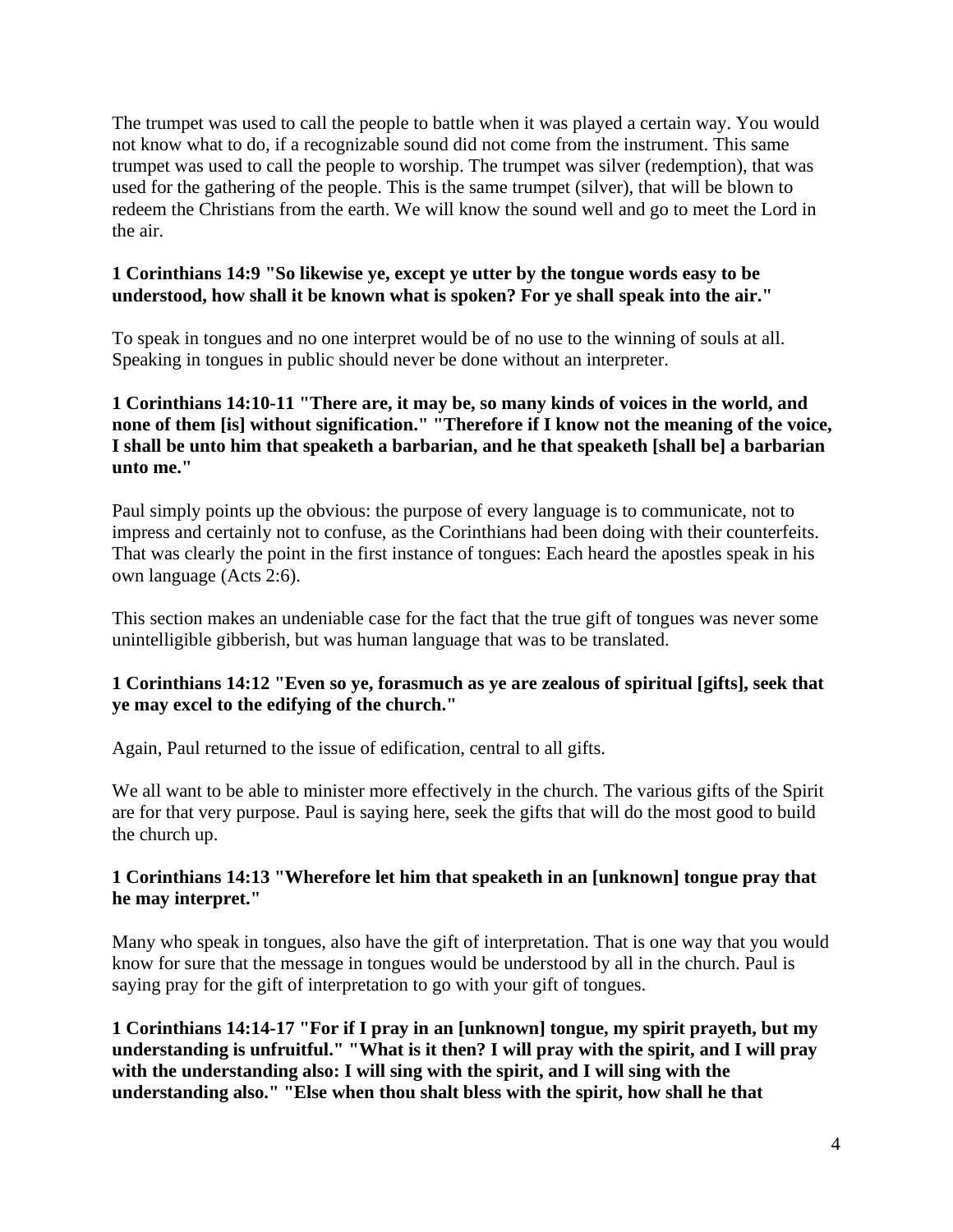#### **occupieth the room of the unlearned say Amen at thy giving of thanks, seeing he understandeth not what thou sayest?" "For thou verily givest thanks well, but the other is not edified."**

(In verses 14-17), Paul continues to speak sarcastically, (verse 16 and chapter 4:8-10), about counterfeit tongues, so he used the singular "tongue", which refers to the fake gift. He was speaking hypothetically to illustrate the foolishness and pointlessness of speaking in ecstatic gibberish. The speaker could not understand, and what virtue is there in praying to God or praising God without understanding? No one can "Amen" such nonsense. Amen means so be it.

Without the interpretation, the people around you would not be able to praise God with you. How in the world could they agree, if they did not know what you were saying?

"Unlearned": Meaning uninformed or ignorant.

#### **1 Corinthians 14:18 "I thank my God, I speak with tongues more than ye all:"**

"I speak with tongues more than ye all": Paul emphasized that by writing all of this, he was not condemning genuine tongues (plural); nor, as some may have thought to accuse him, was he envious of a gift he did not possess.

At that point, he stopped speaking hypothetically about counterfeit tongue speaking. He actually had more occasions to use the true gift that all of them (though we have no record of a specific instance). He knew the true gift and had used it properly. It is interesting however that the New Testament makes no mention of Paul's actually exercising that gift. Nor does Paul in his own writings make mention of a specific use of it by any Christian.

Paul, in all of this, is not speaking against tongues. He is just explaining the proper use of tongues. Paul is not ashamed that he has the evidence of speaking in tongues and that he is filled with the Holy Spirit. He just wants to explain, not to run people who do not understand, away from the church.

## **1 Corinthians 14:19 "Yet in the church I had rather speak five words with my understanding, that [by my voice] I might teach others also, than ten thousand words in an [unknown] tongue."**

"Teach others": This is the general principle that summarizes what Paul has been saying, i.e., teaching others is the important matter and that requires understanding.

## **1 Corinthians 14 Questions**

- 1. Follow after charity, and desire <u>gifts</u>.
- 2. What will you want, if you love as God loves?